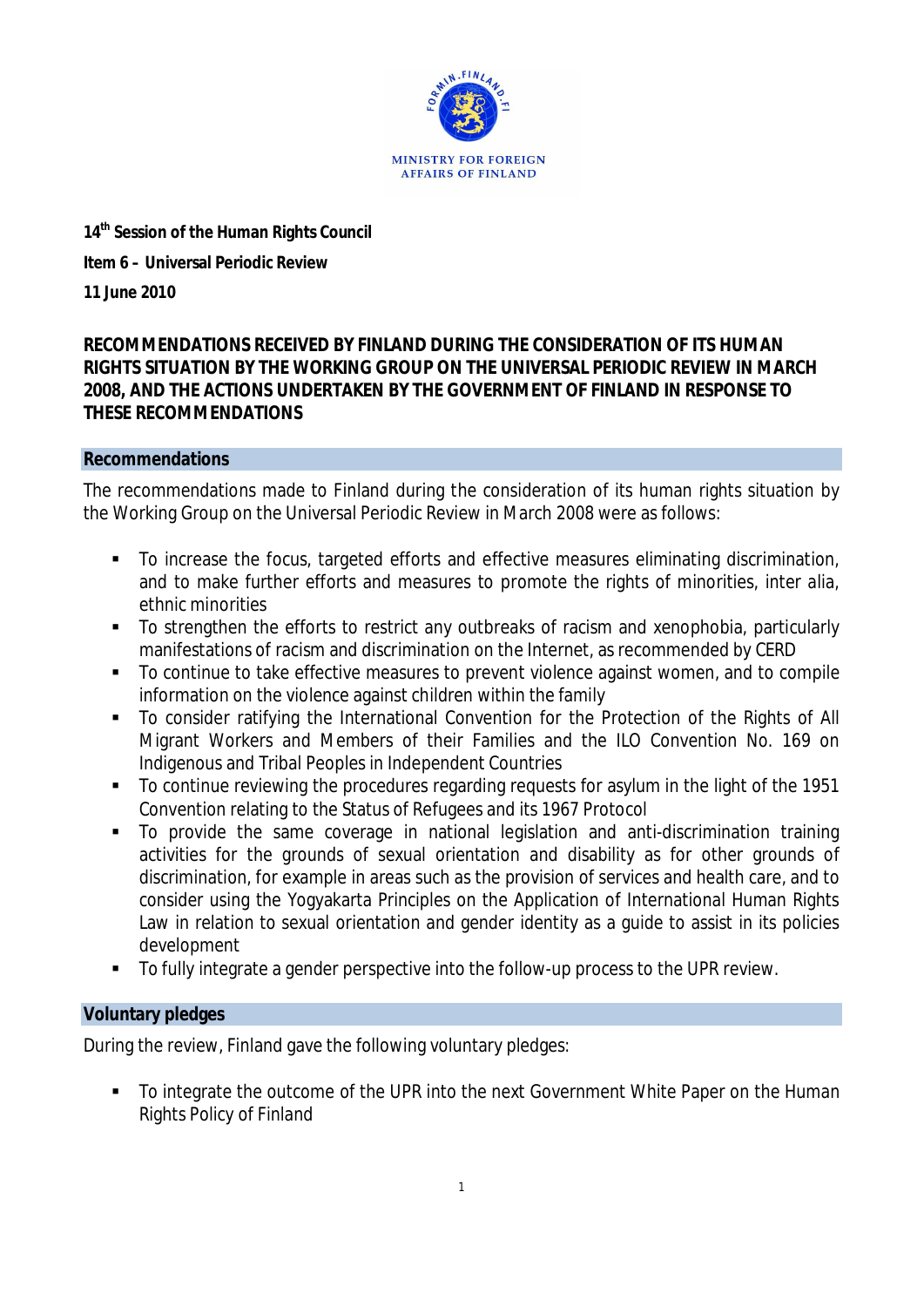To increase the amount of Official Development Assistance to 0,7 per cent of the Gross National Income (GNI) by 2015 as recommended by the United Nations and to 0,51 of the GDP by the year 2010.

Regarding the pledges, both have been fulfilled. The preparation for the UPR and the questions and recommendations received were an invaluable element of the preparation of the Government White Paper on Finland's Human Rights Policy. The White Paper was adopted by the Government in September 2009, after which it was extensively studied by the Parliament and approved in March 2010. The White Paper, which both sets out the objectives of Finland's international human rights policy and describes the activities undertaken and under work by the Government regarding the domestic human rights situation, will guide our actions for the next four years.

Fulfilling the second pledge, regarding the share of our GNI devoted to Official Development Assistance, is on track. The target for 2010 was 0,51 per cent of the GNI. The actual amount of our ODA this year reaches 0,54 per cent of the GNI. The Government remains committed to the recommended target of 0,7 per cent by 2015 in spite of the world-wide economic crisis, which has hit hard countries such as Finland whose economies are largely based on foreign trade.

With regard to the implementation of the recommendations received, progress has been achieved on a number of issues. The following text describes some notable measures but should not be taken as a complete description of all the relevant developments that have taken place in Finland since March 2008.

### **Non-discrimination and the rights and situation of minorities**

The principle of non-discrimination is an essential element of Finland's human rights policy both in its international dimension and domestically. In addition to measures seeking to realize the right to equal treatment, targeted action is called for in the case of groups finding themselves in particularly vulnerable circumstances. Indirect discrimination and discrimination based on multiple grounds need to be addressed as well.

In 2008, the Non-Discrimination Act was amended concerning its scope of application by extending the scope of the prohibition of ethnic discrimination to partly cover relations between individuals in the provision of publicly available housing, other immovable or movable property or services to the public.

On 2 July 2008 the Commission of the European Communities submitted a proposal for a Council directive on implementing the principle of equal treatment between persons irrespective of religion or belief, disability, age or sexual orientation. Adopting the directive would require revisions of the relevant national legislation, especially the Non-Discrimination Act.

On 25 January 2007, the Ministry of Justice set up an *equality committee* to reform the equality and non-discrimination legislation. The purpose of the reform is to strengthen the protection of equality and non-discrimination by making the legislation cover more clearly all grounds of discrimination and by making it more consistently applicable to all sectors of life. Further, the remedies and sanctions applicable to different cases of discrimination should be as commensurate with each other as possible. The reform would, to the extent necessary, include revising the status, duties and powers of the authorities responsible for discrimination issues. The revision would be conducted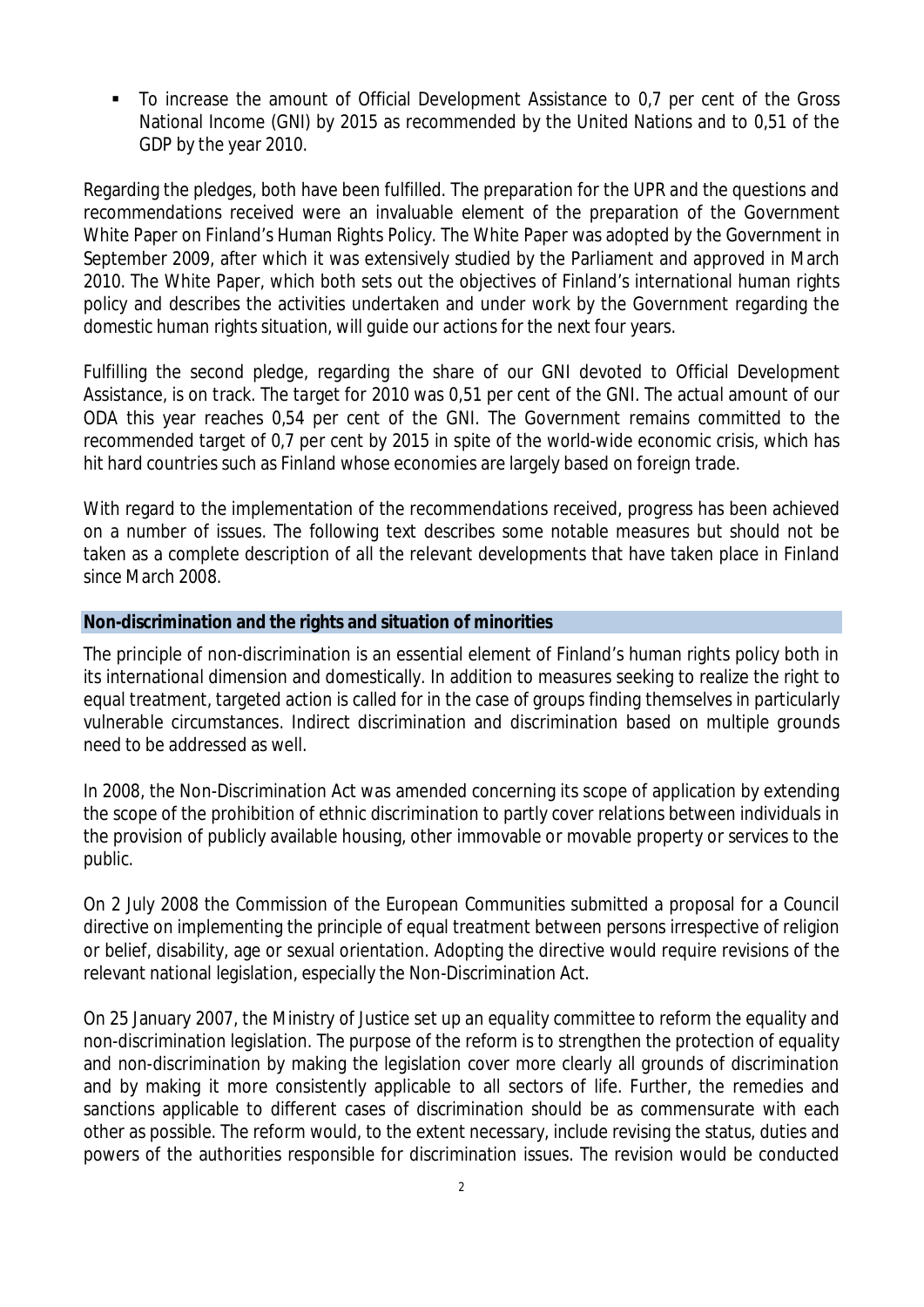with due account of the monitoring of basic rights and liberties and human rights in Finland as a whole, as well as of the international requirements on this monitoring. The committee was set up in response to a resolution made by the Parliament when enacting the Non-Discrimination Act, requiring that the Government should draft non-discrimination legislation on the basis of the Finnish system of basic rights and liberties and with the aim of making all grounds of discrimination subject to commensurate legal remedies and sanctions.

The equality committee gave its report on the need and options for the reform of the equality and non-discrimination legislation in February 2010.

Finland has implemented EU non-discrimination directives 2000/78/EC and 2000/43/EC by means of the Non-Discrimination Act of 2004 and by acts on employment relationships in the private and the public sector. The grounds of discrimination prohibited by the Non-Discrimination Act, the Employment Contracts Act, the Act on Civil Servants in Local Government and the State Civil Servants' Act are more comprehensive than those prohibited by the directives. In addition to the grounds of discrimination prohibited by the directives, the Finnish non-discrimination legislation lists language, health and other personal characteristics as prohibited grounds of discrimination. The scope of application of the Non-Discrimination Act is divided in accordance with directives 2000/78/EC and 2000/43/EC so that discrimination on the basis of ethnic origin is prohibited in more sectors of life than discrimination on other grounds. However, all prohibited grounds of discrimination are applied to education and training – also general education – although directive 2000/78/EC covers only vocational education. Ethnic origin as a prohibited ground of discrimination is also applicable to compulsory military service, women's voluntary military service and nonmilitary service. The country report concerning the implementation of the non-discrimination directives in Finland is available in English at the website of the European Commission.

Since the beginning of 2008, the Ministry of the Interior has been responsible for guidance and direction of equality planning by authorities at national level. The Ministry has set up a broad-based expert group to develop equality planning in terms of quality and quantity. The expert group has created quality indicators for equality planning, evaluated existing plans and submitted a report with proposals on how to develop the planning. The Ministry is starting to draft new recommendations for equality planning. It also monitors the development of equality plans in terms of quality and quantity.

The Ombudsman for Minorities has requested the National Discrimination Tribunal of Finland to issue an opinion on the question whether also the employer role of municipalities and other authorities should be taken into account in equality plans. The Tribunal's view is that an equality plan referred to in Section 4(2) of the Non-Discrimination Act must also contain the activity of the authority as an employer and concern all its sectors of activity as well as recruitment.

The Finnish non-discrimination legislation was revised in 2008. The Act on the Ombudsman for Minorities and the National Discrimination Tribunal of Finland (660/2001) was supplemented with a provision providing that one of the duties of the Ombudsman is to conduct and commission independent *studies on issues of ethnic discrimination*. The State Civil Servants' Act was supplemented with an express prohibition of discrimination on grounds of sexual orientation.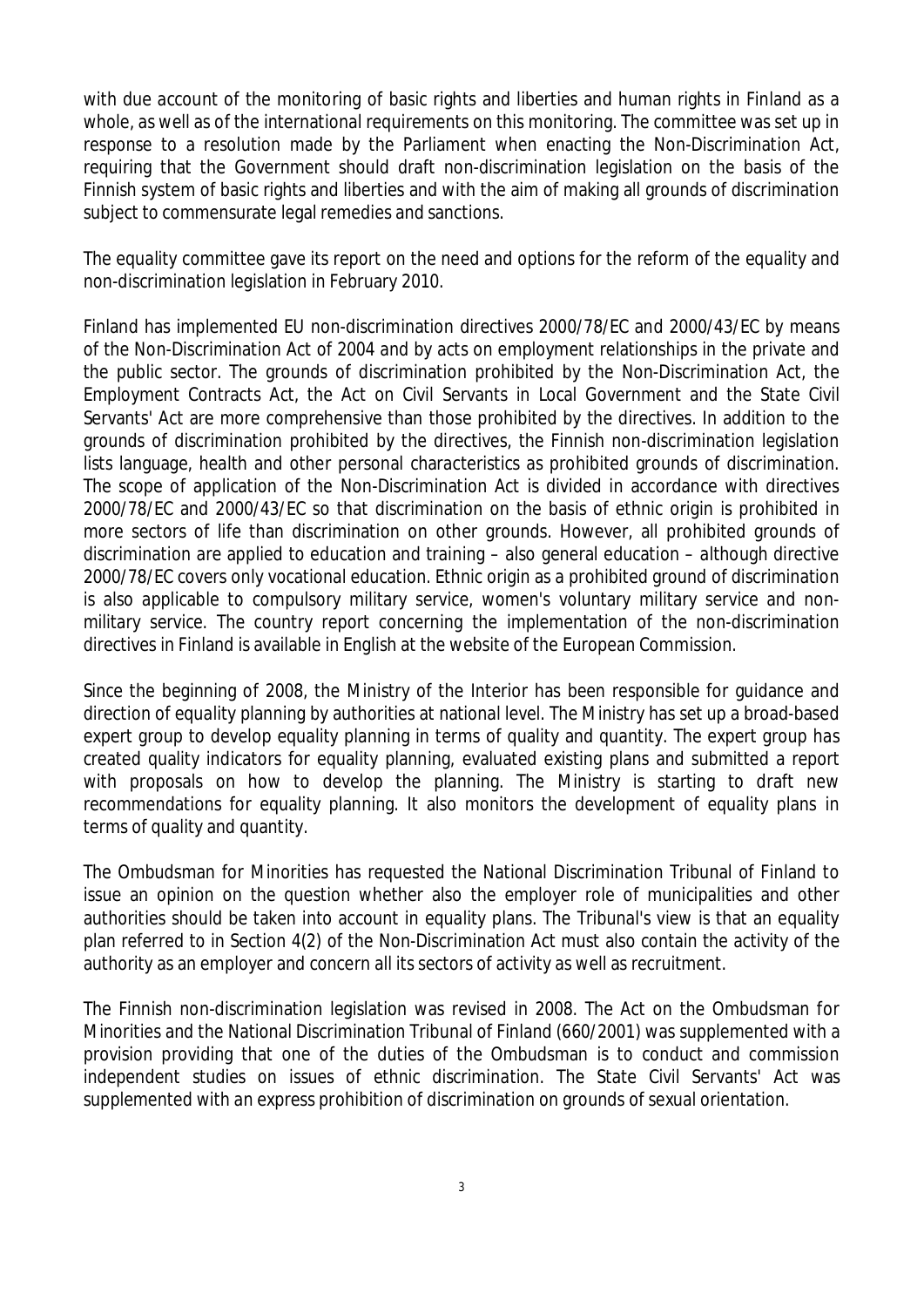The new provision was intended to harmonise the legislation with Council Directive 2000/43/EC of 29 June 2000 implementing the principle of equal treatment between persons irrespective of racial or ethnic origin. The legislative amendment took effect on 15 November 2008. Studying and monitoring the realisation of ethnic equality is part of the expert duties of the Ombudsman for Minorities and intended to foster equality between different ethnic groups and to improve the position and rights of ethnic minorities. It is up to the Ombudsman to determine independently the objects and methods of the studies and surveys. In 2008 the Act on the Ombudsman for Minorities and the National Discrimination Tribunal of Finland was also supplemented with provisions on the role of the Ombudsman as the *national human trafficking rapporteur.* This amendment was based on the *Revised National Plan of Action against Trafficking in Human Beings*, adopted by the Government in June 2008, and it took effect on 1 January 2009.

The Act on the Ombudsman for Minorities and the National Discrimination Tribunal of Finland provides that the Ombudsman is assisted by the *Advisory Board for Minority Issues*. The task of the Advisory Board is to make proposals for developing the observation and monitoring of ethnic discrimination and to develop the cooperation between authorities and organisations in questions related to the monitoring and prevention of ethnic discrimination. The first Advisory Board for Minority Issues appointed by the Government was mandated for the period from 1 April 2005 to 31 March 2008. Its members represented communities of ethnic minorities, expert bodies and different authorities.

The current Advisory Board for Minority Issues has been appointed for the period from 1 December 2008 to 30 November 2011. The representation of ethnic minorities in the Advisory Board has been strengthened so that its members now include representatives from the Sámi Parliament, the Jewish Congregation in Helsinki, the Finnish Islamic Council, the Finnish Islamic Congregation (the Finnish Tatar Community), the Finnish Roma Forum, the Somali League in Finland and the League of Russian-Speaking Associations.

The Advisory Board for Minority Issues has played a key role in connecting different actors and providing information about their activities and the status of ethnic discrimination in Finnish society in general. When necessary, the Advisory Board invites specialists in different fields to attend its meetings.

The Finnish Defence Forces, too, have prepared a national equality and gender equality plan for recruited personnel, conscripts, students in the educational institutions of the Defence Forces and persons serving in crisis management service missions. The plan deals with the concepts of equality and gender equality, the relevant legislation and the importance of an atmosphere of respect for equality and gender equality. The leadership is obligated to ensure mainstreaming of the principles of equality and gender equality into all planning, activities and management. The performance units of the Defence Forces, numbering about 70, and the forces serving abroad are obliged to draw up local development plans annually, as part of the planning of their activities. In this context the units and forces identify local needs for development in the field of equality and gender equality, set related targets and monitor the achievement thereof.

The Non-Discrimination Act obligates municipalities to foster equality in all their activities. To foster ethnic equality, authorities have to draw up equality plans. These plans may be included in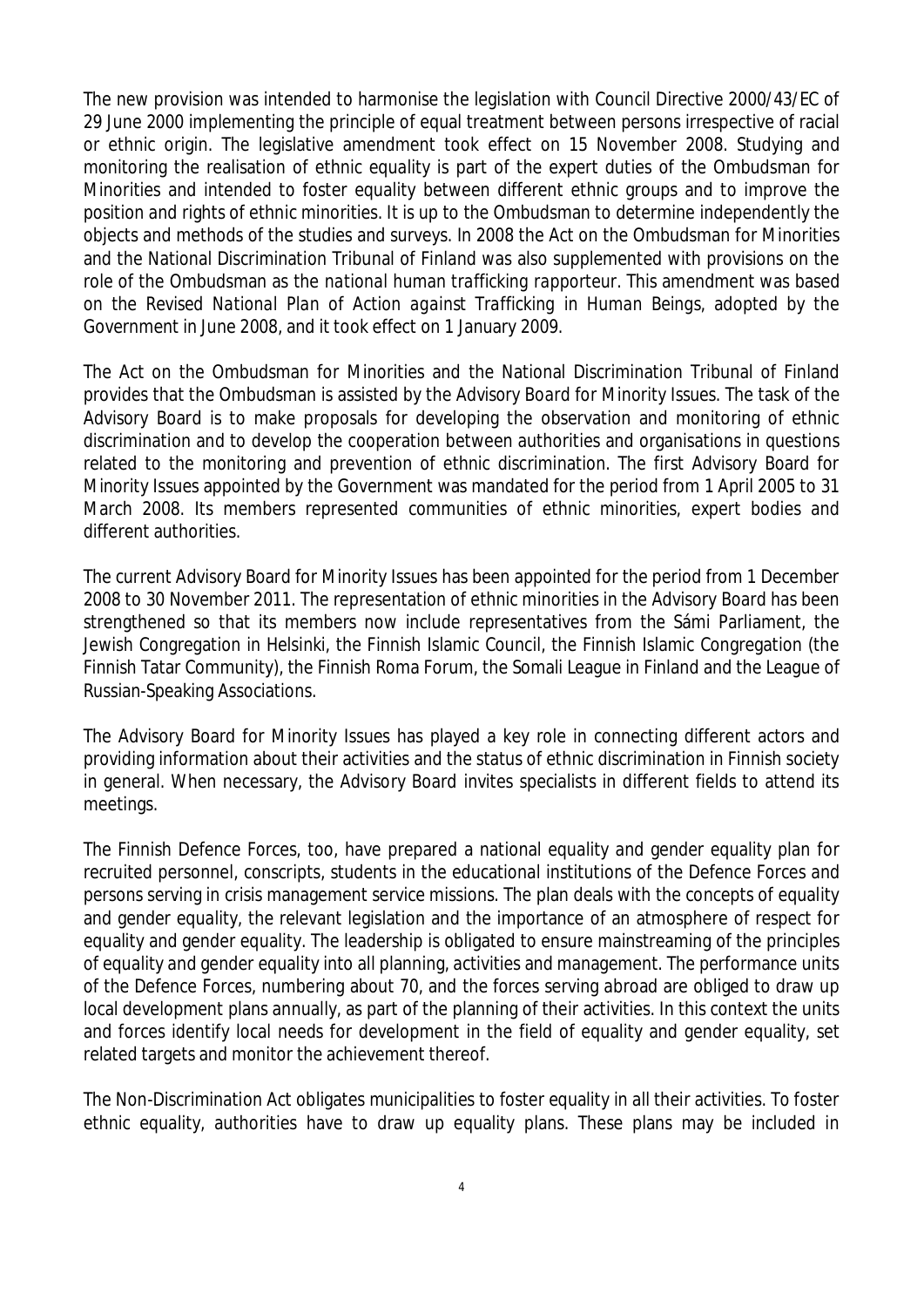municipal programmes on multiculturalism, or they may be integration plans for immigrants or gender equality plans.

As part of the implementation of *the European Community Action Programme to Combat Discrimination*, Finland prepared *a national monitoring system for discrimination* and introduced it in 2008. The system comprises three levels and contains the following measures: 1) collecting up to date monitoring information, e.g. statistics, reports and research results, information received from such bodies as organisations, ombudsmen and authorities as well as from court judgments, and publishing it at the website of the monitoring mechanism; 2) publishing a monitoring report on discrimination annually and 3) preparing a more comprehensive report on the equality situation once per electoral period or every four years.

Moreover, the Ministry of the Interior has set up a monitoring group on discrimination for a term from 28 August 2008 to 31 December 2009. The group consists of representatives of the key ministries, organisations, the labour market parties, producers of research and statistics, advisory boards and authorities monitoring discrimination issues.

The report *Discrimination in Finland 2008,* published on 2 April 2009, covers gender, ethnic origin, religion or conviction, disability, age and sexual orientation and sexual identity as grounds of discrimination. The report deals with the most relevant legislation and amendments thereof, research and statistics, case law, important projects and events as well as recommendations made by the bodies supervising the implementation of human rights treaties. It also contains information collected from non-governmental organisations.

The Advisory Board for Ethnic Relations of the Ministry of the Interior has started its fourth term, which will expire in 2011. The purpose of the Advisory Board is to promote interaction between authorities, non-governmental organisations and the political parties represented in the Finnish Parliament as well as immigrants and ethnic minorities at national, regional and local level. As an expert body in immigrant policy the Advisory Board assists different authorities with furthering an ethnically equal and diversified society and developing and promoting good ethnic relations.

The decree on the Advisory Board for Ethnic Relations defines its four main duties as follows: (1) to promote good ethnic relations and ethnic equality, as well as mutual interaction and cooperation in the various component areas of immigration policy; (2) to provide expert assistance in the development of immigration policy; (3) to help promote organizational activities among immigrants; and (4) to provide information about immigration policy, the objective of ethnic equality and ethnic diversity as a social resource and make these topics better known.

In order to promote its objectives the Advisory Board may arrange training and other functions, issue statements and prepare initiatives, proposals and recommendations. The Advisory Board convenes at least twice per year and organises the *ETNO Forum* jointly with the regional Advisory Boards for Ethnic Relations at least once a year.

During the reporting period the Advisory Board was strengthened by establishing a new regional *Advisory Board for Ethnic Relations of Southern Finland*. Thus, the national Advisory Board is currently supplemented with four regional Advisory Boards. The reform was intended to expand the coverage of the negotiation system in respect of all minorities falling under the purview of the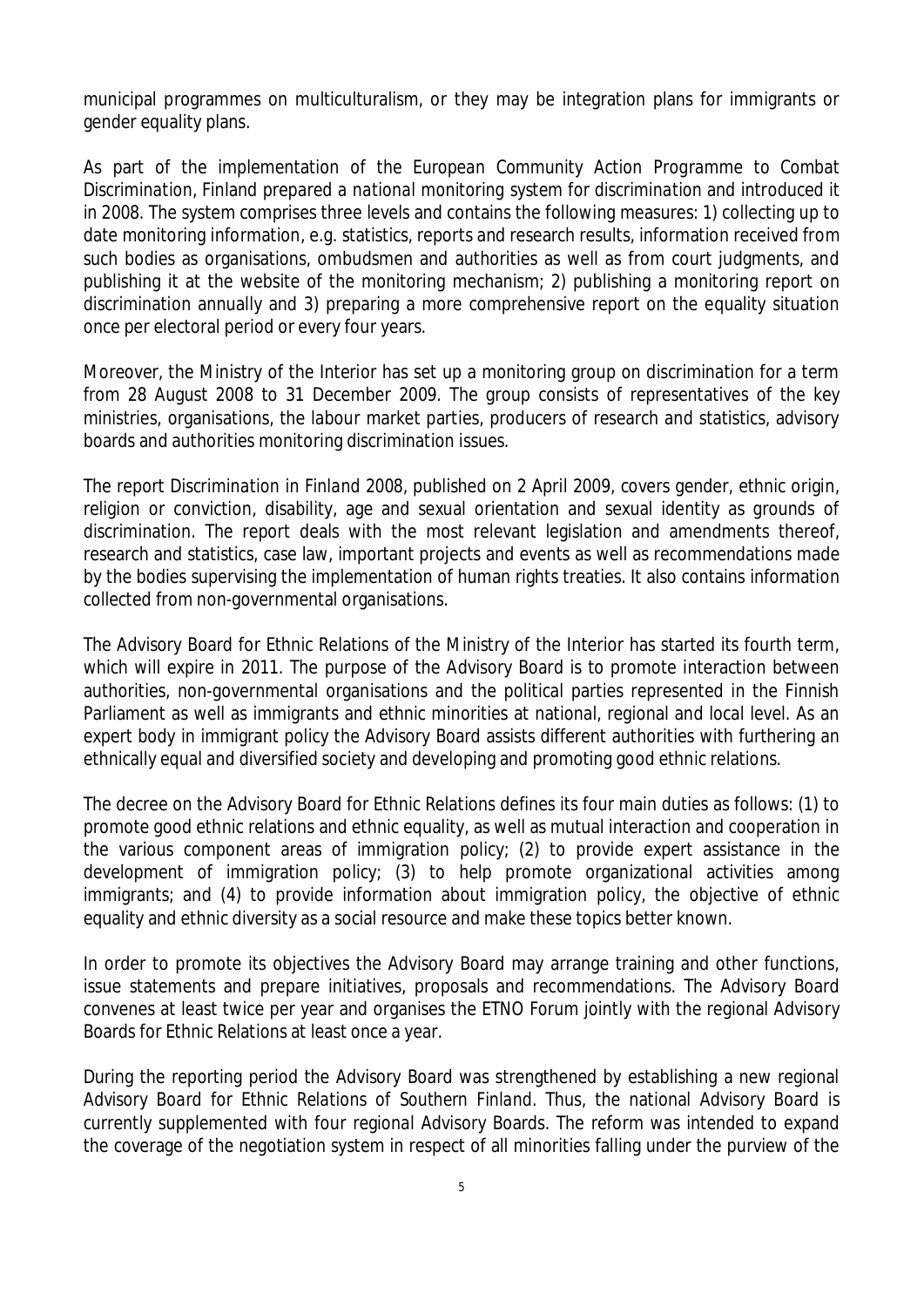Advisory Board for Ethnic Relations. The League of Russian-Speaking Associations has observed that functioning of the Advisory Boards for Ethnic Relations does not abolish the need to establish a new advisory board to enhance the co-operation between the Russian-speaking population group in Finland and the authorities.

In 2005, due to a request, the Ombudsman for Minorities summoned Muslim opinion leaders, Muslim experts and representatives of Muslim communities to a meeting for the purpose of founding a cooperation body for the Muslims residing in Finland. The council founded at the meeting was intended to create a broad-based, pluralist, independent and politically neutral cooperation body for the Muslims in Finland, and to take account of all main movements of Islam, the geographical coverage of the religion and inclusion of women in its activities. The constitutive meeting of the council was held on 11 November 2006. All 22 religious communities, associations and foundations which were present expressed their will to found *the Islamic Council of Finland* (*SINE*). Among its other tasks, SINE is intended to promote respect for and awareness of Islam in Finland as well as respect for and awareness of Finnish culture among Muslims. The council aims at preventing extreme phenomena, both those arising from Islam and those directed against Islam, and their escalation. The Government has granted SINE an annual appropriation of EUR 60,000 for the years 2008*–*2011.

#### **Combating manifestations of racism and xenophobia**

On 8 May 2008 the Government adopted a decision in principle on the *Internal Security Programme*. The programme defines the most important cross-administrative objectives and measures related to the internal security of the country. The programme addresses, from the standpoint of security, such issues as relations between population groups, the need to improve the security of immigrants and ethnic minorities and the need to prevent risks connected with cyber crime and the use of the Internet. Starting in 2009, in accordance with the Internal Security Programme, the Ministry of Justice and the Ministry of the Interior are jointly studying the status of the legislation on cyber crime and examining whether the means of investigation available to authorities are sufficient and up to date. In the same context the ministries are examining the possibility of supporting crime intelligence and investigation by enhanced use of information collected by different authorities, e.g. the Data Protection Ombudsman and the Defence Forces, in their own activities. At the same time the Ministries are developing means to ensure that criminal investigation authorities may use up to date methods for acquiring information. Any legislative projects to be proposed will be carried out in 2011.

It appears from client contacts received by the Ombudsman for Minorities that website moderators often fail to react to *communications concerning web conversation inciting to racist hatred*. In 2008, the large number of received reports on Internet material susceptible of ethnic agitation caused the Ombudsman for Minorities to decide that future material from client contacts would be collected and sent to the police for investigation from time to time. In 2006–2008 the Ombudsman requested the police to investigate dozens of websites and some messages published in conversation websites. Some cases have been prosecuted, and in 2008 five persons were sentenced to punishment for ethnic agitation.

In 2008 the Ombudsman for Minorities proposed to the Ministry of the Interior that it should intensify intervention in racism on the Internet and take measures to introduce a reporting service as soon as possible. The service would be intended for those web users who want to inform the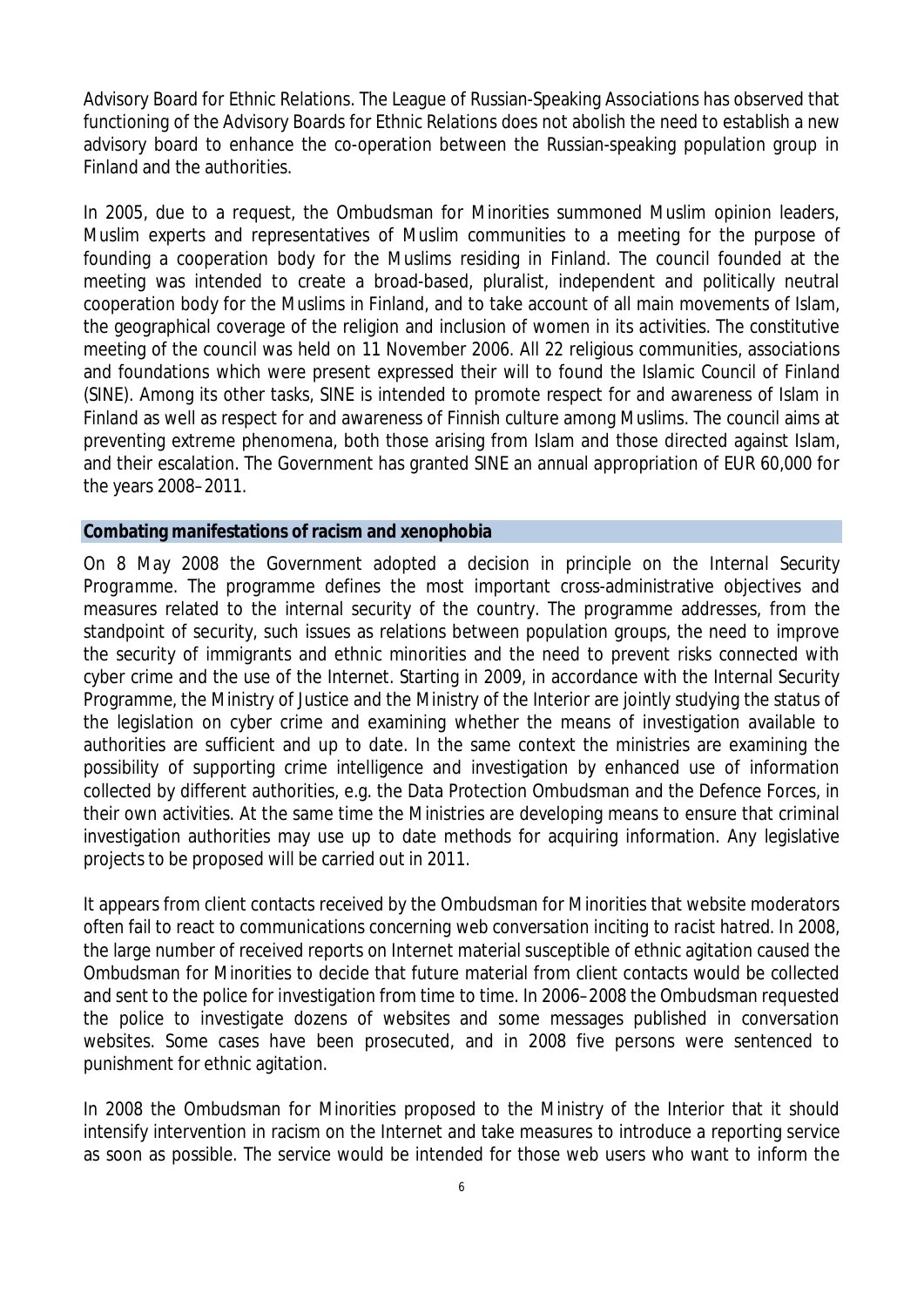police about encountered racist material showing agitation against an ethnic group. Anonymous reporting, too, should be made possible.

In 2008 the police gave *a recommendation to Internet operators* concerning the questions on what information published on the Internet should be reported to the police, how this should be done, how the material should be handled and how a so-called *Red Button* or a corresponding easily used and user-friendly reporting system could be introduced, in what timetable, and what practical measures the system would require. The system became operational in March 2010 and continues to be developed under the leadership of the Ministry of the Interior. Moreover, the police have received more resources for monitoring the Internet, and a cooperation group has been set up between the police and Internet operators for enhancing self-monitoring and the related cooperation.

The Ministry of Transport and Communications, the Ministry of Education and the Ministry of Social Affairs and Health have launched *a project entitled Netari* to carry out and enhance national youth work performed over the Internet. In this project, young people can meet youth workers in the two most popular network environments among the young and discuss for instance with the police on the Internet. The project will be expanded. Since 2002, Save the Children Finland has maintained an Internet tip line (*Nettivihje)*, where Internet users may report for example on encountered racist Internet material showing agitation against an ethnic group. The tip line is part of the *Safer Internet Plus* programme of the European Commission, intended to combat undesired and harmful content as well as illegal content on the Internet, to raise public awareness and to create a safer online environment for young people. The corresponding Internet Hotlines of different countries form a Europeanwide network entitled *INHOPE*, which is being enhanced continuously. In spring 2007, Save the Children Finland, Finnish Youth Co-operation Allianssi and the Finnish Red Cross launched *a chat forum* (*"Different – Equal")* in three network environments popular among young people. In autumn 2007, these organisations and the Ombudsman for Minorities *organised a seminar dealing with the Internet as a problem and form of support for young people in relation to everyday racism*. Among other subjects, the seminar discussed with providers of Internet services, i.e. website moderators, how to support young people encountering racism, how to intervene in racism on the Internet and whether the Internet could enable provision of easily accessible support services.

In May 2008, the Tampere District Court passed two sentences of imprisonment for racist writings on the Internet, among other offences imputed. When investigating these cases the police conducted extensive inquiries, which produced a number of good practices concerning especially investigations of crime on the Internet. These have been disseminated for example at a seminar.

**Ratification of the International Convention for the Protection of the Rights of All Migrant Workers and Members of their Families and the ILO Convention No. 169 on Indigenous and Tribal Peoples in Independent Countries**

As stated during the review of Finland's human rights situation, Finland is not party to the *International Convention for the Protection of the Rights of All Migrant Workers and Members of their Families*, which only a few States have ratified. The rights of immigrants, including migrant workers, are already covered by national legislation, European Union legislation as well as international human rights conventions and other similar instruments to which Finland is party. The Finnish legislation does not separate migrant workers from other immigrants. They face similar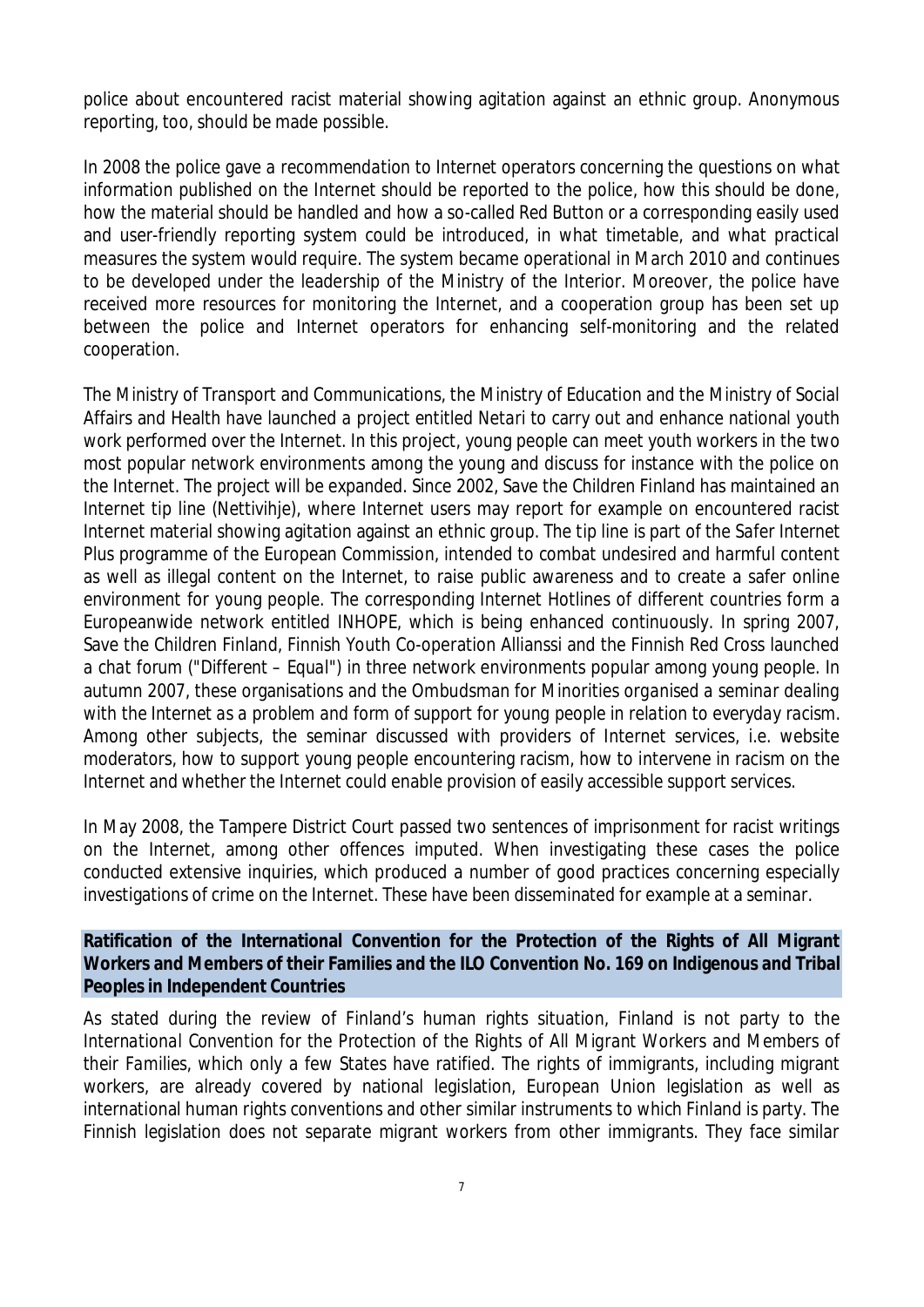challenges including in access to employment and services. The basic rights and freedoms included in the Finnish Constitution protect everyone residing in Finland.

In its Government Programme, Prime Minister Matti Vanhanen's Second Cabinet has pledged to ensure the rights of the Sámi to maintain and develop their own language and culture on the basis of the cultural autonomy provided under the Constitution. The aim of the Government is to arrive at a solution that meets all the requirements of the *ILO Convention No. 169 on Indigenous and Tribal Peoples in Independent Countries*. Negotiations within the Government to find a common ground concerning the development of the indigenous rights of the Sámi are still going on. The aim has been to examine whether the proposals made in the course of the years may be used as a basis for administering state-owned land areas in the Sámi Homeland and for supporting traditional sources of Sámi livelihood, or whether a different approach is necessary.

The fact that no overall solution has been reached so far has not prevented improving, through legislation, the possibilities of the Sámi to influence decision-making in matters related to them as an indigenous people. For example, in late 2009 the Government submitted to the Parliament a proposal for a new Mining Act, and in early 2010, a proposal for a new Water Act. Both proposals include provisions aimed at an improved consideration of the Sámi as an indigenous people. In addition, the Government proposes that the Sámi Parliament be given a right to appeal, if the rights of the Sámi as an indigenous people were not adequately considered when making decisions pursuant to these acts. These proposals are now discussed in Parliament.

By virtue of its programme, the Government has made a decision-in-principle in 2007 on the construction of a Sámi Cultural Centre in the Inari village. The Centre will provide facilities for the Sámi Parliament and Sámi education, research and culture. This project supports especially the right of the Sámi as an indigenous people to maintain and develop their own language and culture. The realization of the project has proceeded according to schedule. The construction of the Centre began in April-May 2010 and should be completed in the beginning of 2012.

The Government is about to launch preparations for a programme to revive the Sámi language. The programme of work would involve charting the measures and programmes already being implemented, and its aim would be to intensify efforts to ensure the preservation and development of the Sámi language on a more comprehensive and long-term basis. Particular attention should be paid to the preservation of the small Sámi languages (Inari and Skolt Sami). From the point of view of the safeguarding of language rights, the focus should be on early childhood education, teaching, social welfare, and health care services, culture, the media and economic policy.

**Reviewing the procedures regarding requests for asylum in the light of the 1951 Convention relating to the Status of Refugees and its 1967 Protocol**

The Finnish Constitution and Aliens Act prohibit deportation of aliens to a country where they could face death penalty, torture or ill-treatment. The Aliens Act also provides asylum applicants the right to appeal to an administrative court against a decision concerning him/her, e.g. deportation or refusal of asylum or residence permit. All applicants have the right to effective procedural safeguards such as legal aid and services of an interpreter.

A project carried out by the Ministry of the Interior between 1 April 2008 and 30 April 2009 looked into the treatment of aliens placed in detention under the Aliens Act, the operations of the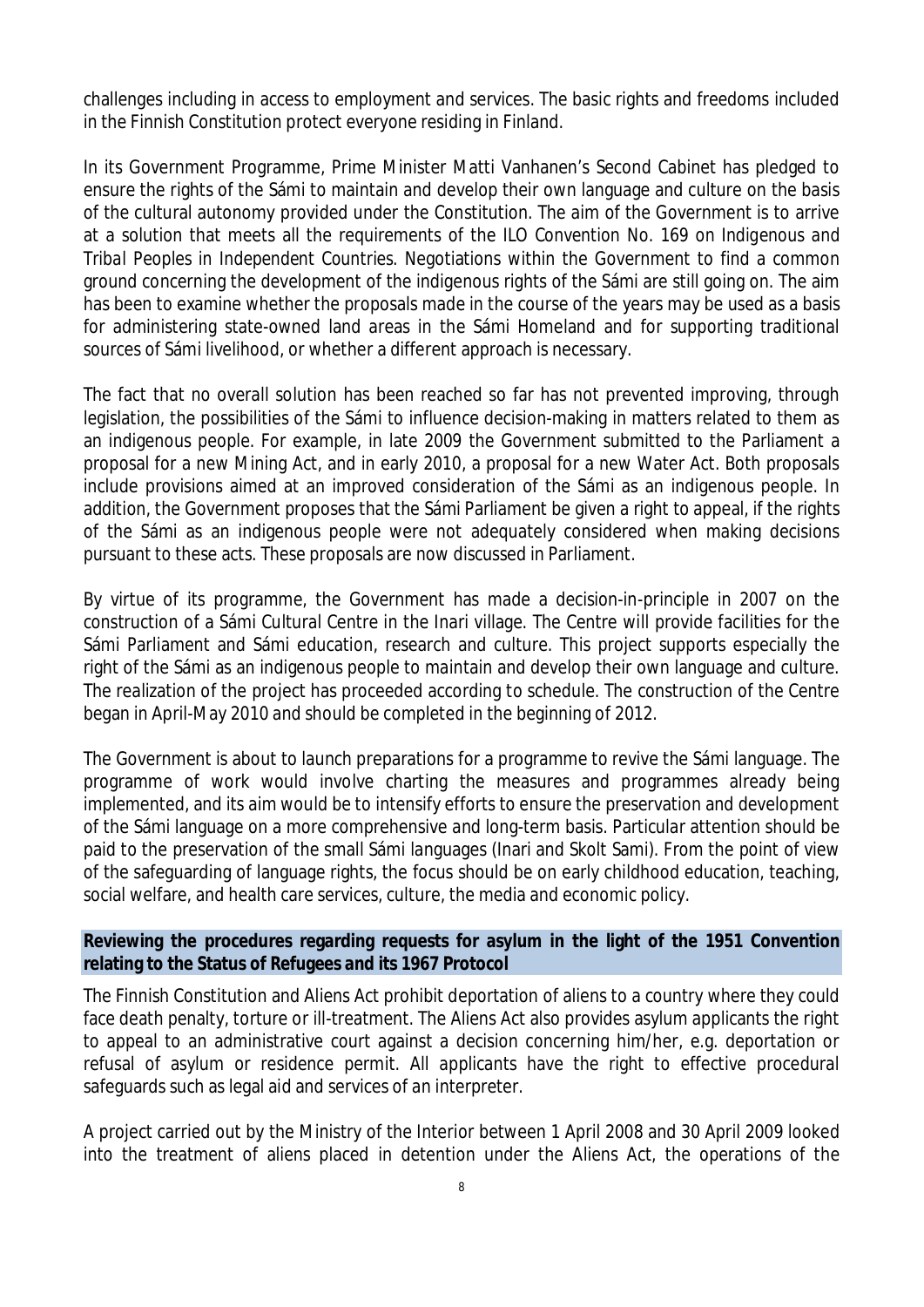detention unit and the prerequisites for and procedures covering detention. The results indicate that there is a need to initiate a separate legislative project aimed at clarifying the Act on the Treatment of Aliens Placed in Detention and on Detention Units of 2002.

Finland has ratified the 1951 Geneva Convention on the Status of Refugees. The provisions aimed at developing the Common European Asylum System adopted by the EU are binding on the Member States and thus also have an impact on Finland's national legislation relating to international protection. In Finland's view it is important that the existing level of international protection will not be negatively affected by the national implementation of the EU provisions.

Under the asylum procedure laid down in the Aliens Act (301/2004), the granting of the rights of residence is also examined on other grounds than those of the Refugee Convention. If there are no grounds for granting asylum, the applicant may be granted secondary protection or a residence permit on other grounds.

Under the asylum procedure applied in Finland, each application is considered individually. In the asylum procedure, asylum seekers are provided with such fundamental procedural guarantees as the right to use an interpreter and legal aid and the right to a personal interview. The interests of a minor without a guardian are ensured in the asylum procedure by a representative appointed by a district court. Applicants always have the right to appeal against decisions concerning residence permits and expulsion from the country affecting them.

The Aliens Act contains provisions on situations in which an application concerning international protection can be dismissed or handled using an accelerated asylum procedure. The application can be dismissed in Finland if, as laid down in the Council regulation on determining responsibility (EC) No 343/2003, another state is responsible for examining the application or if the asylum seeker has arrived from a safe country of asylum, in which he/she enjoyed or could have enjoyed protection. The accelerated procedure may be used if the asylum seeker has arrived from a safe country of origin, the application can be considered manifestly unfounded or the applicant has submitted a subsequent application. In 2008, slightly less than 40% of applications were dismissed or handled using the accelerated procedure.

Accelerated asylum procedures involve important legal protection issues, which have been highlighted by such bodies as the Ombudsman for Minorities. A person whose application has been rejected in the accelerated procedure may be expelled from the country despite appeal. The expulsion can take place either immediately, or eight days after the applicant has been notified of the decision, unless otherwise ordered by a court. This presents challenges for the use of the appeals procedure. Asylum seekers also often have a great need of legal advice and assistance during the early stages of the accelerated procedure.

The provision under which complainants may ask a court to decide on the prohibition or stay of enforcement of the expulsion decision guarantees them an effective right of appeal in the accelerated procedure. Even though under the Aliens Act, the enforcement authorities have no obligation to wait until the application concerning prohibition of the enforcement of the decision on refusal of entry has been considered, the prevailing practice is that the police do not take any action until a court has issued its decision on the enforcement. Under an order issued by the Ministry of the Interior in spring 2008, the authority enforcing the decision to expel the applicant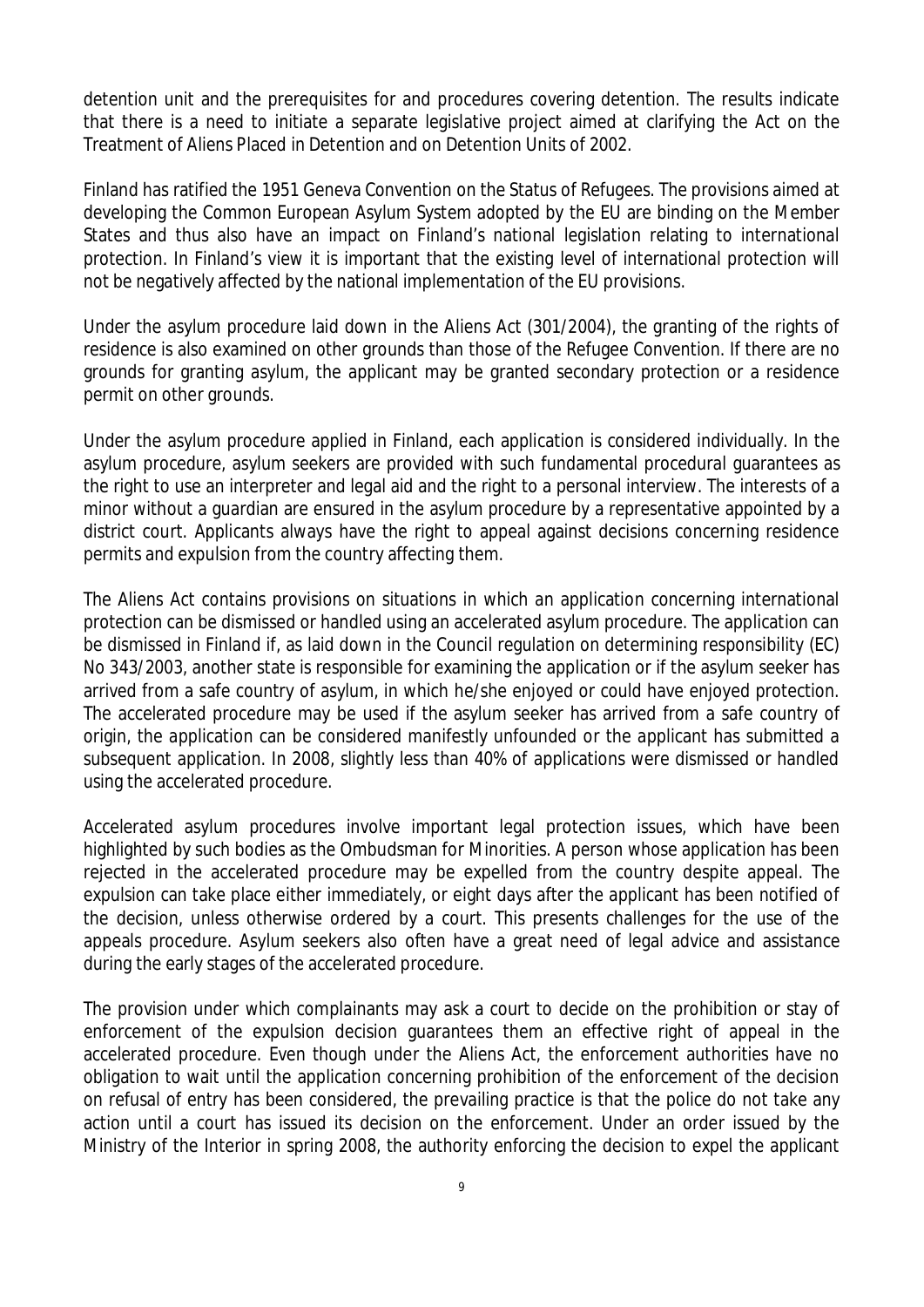from the country must ask a court whether it intends to prohibit the enforcement of the decision. Such procedure is required if it is known that an application concerning stay of enforcement of the decision has been submitted. Issues connected with the enforceability of decisions concerning expulsion from the country have been discussed at the initiative of the Ministry of the Interior since 2008, in cooperation with representatives of the justice administration. This work continues.

Under the EU regulation on determining responsibility, an asylum application can be dismissed in Finland and the applicant sent to another Member State. The regulation and the Dublin system based on it have been criticised for not giving sufficient consideration to the differences between the asylum systems and decision practices of the Member States. The Government is of the view that an asylum application can in most cases be appropriately considered in any Member State and thus the Dublin system should be used as a basis for refusing asylum seekers entry whenever, under the regulation, the responsibility lies with other Member States. However, when decisions on applications are made, consideration is given to the specific reasons given by the applicant for having the application considered in Finland and, if necessary, also the situation prevailing in the receiving Member State.

The issue of providing legal assistance for those seeking international protection has been examined in the final report of a Ministry of Labour working group that completed its work in 2007. The proposals of the working group would have their most important impacts on the organisation of legal advice and individual assistance provided by reception centres for their customers.

On 29 May 2009, the Government submitted a legislative proposal to the Parliament on transferring certain tasks to the Finnish Immigration Service. Under the proposal, the Finnish Immigration Service would become responsible for the guidance and planning of practical aspects of the reception of asylum seekers and those receiving temporary protection, guidance of the practical activities of the detention unit for aliens and guidance of the implementation of assistance to victims of human trafficking.

### **Violence against women**

Violence against women remains a serious human rights problem in Finland. Every year, a total of 21 women die as a result of domestic violence (average for 2002-2006). International monitoring bodies have on a number of occasions reprimanded Finland for not being able to tackle violence against women to an adequate degree.

The extent of violence against women and domestic violence has been monitored by means of victim surveys. The first survey on female victims was carried out in 1997 and was repeated in 2005. It shows that there have been few changes in the extent of violence targeting women. According to the female victim survey of 2005, 43.5% of Finnish women aged 18-74 had been subjected to some form of physical or sexual violence by men or had been threatened with violence at least once after reaching the age of 15. The victim surveys of 1997 and 2005 indicate that there has been a decrease in serious physical domestic violence in recent years, from 1.8% in 1997 to 0.8% in 2005. The increase in cases of violence against women reported to the police is at least partially a result of more effective policing. The cases are tackled more effectively and more cases are reported. People have also become more aware of these offences and are more willing to report them.

The main aim of the National Programme for Reducing Violence, which covered the period 2006-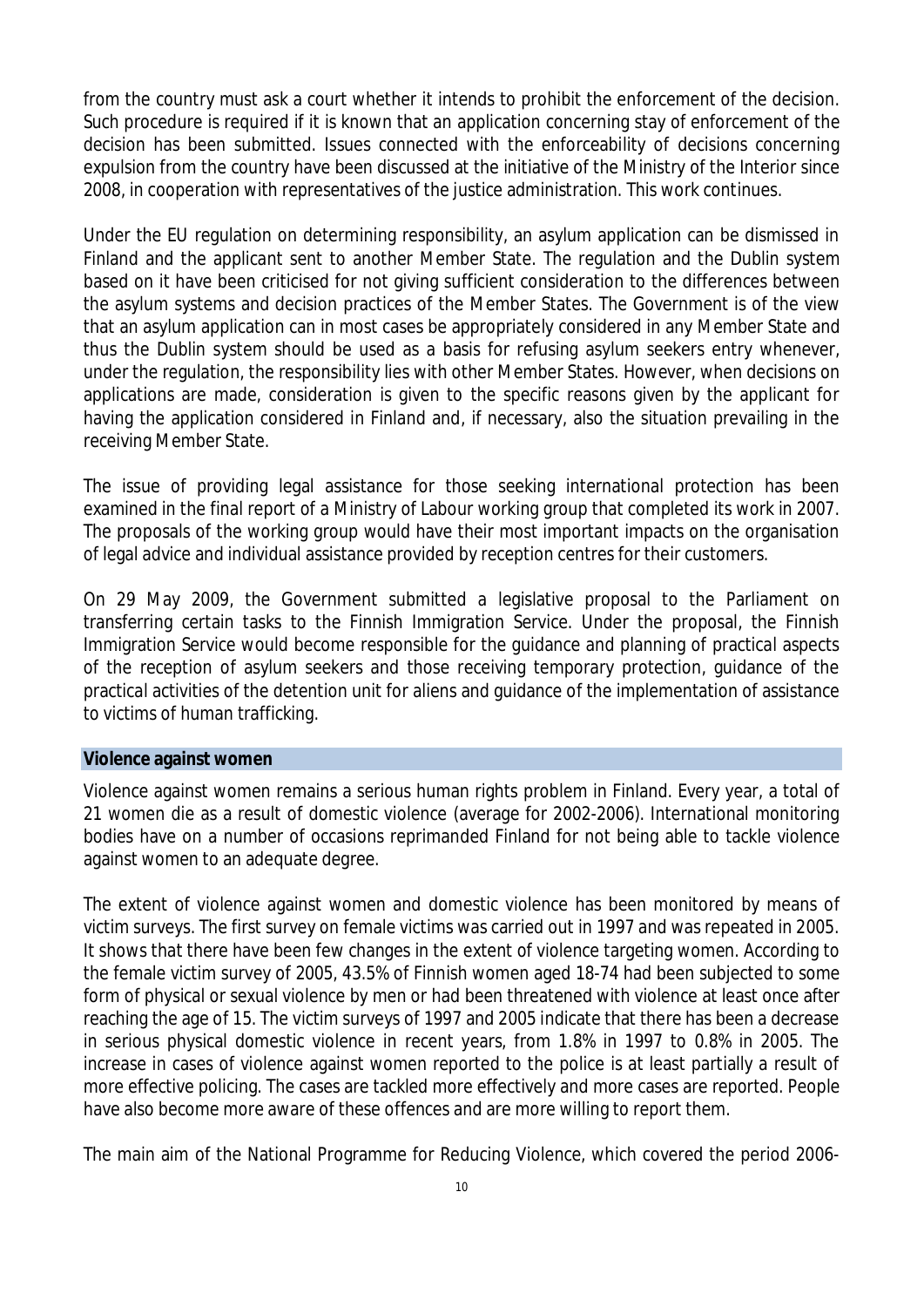2008, was to bring about a rapid reduction in violent deaths among women. This was deemed a realistic objective, as it was considered easier to identify risk situations and to target preventive measures in cases involving women than in violent crime against men. The programme's objective, i.e. to halve the number of violent crimes against women during the two-year period, was not met. According to the follow-up report on the implementation of the programme (2009), two trends in violence against women can be identified. In the long term, there has been a decrease in the number of women experiencing street violence, domestic violence and other forms of violence inflicted by persons known to the victim. At the same time, during the past ten years, the number of women experiencing violence in the street or in a restaurant has decreased, while there has been little change in domestic violence and other forms of violence inflicted by persons known to the victim. There was a continuous increase in workplace violence experienced by women between the 1980s and the early years of the 21st century but the numbers have dropped slightly since then.

Violence experienced by immigrant women has special characteristics, which include forced marriages, honour-related violence, trafficking in human beings or female genital mutilation. There is no comprehensive research information on violence experienced by immigrant women. According to a survey carried out by the National Research Institute of Legal Policy, the risk that immigrant women face of becoming victims of violent crime in 2002-2007 was almost twice as high as among the mainstream population. Honour-related violence may involve threats, isolation or restrictions imposed on the victim (in such issues as dress, movements or schooling), pressure, coercion (such as forced marriages) or physical violence associated with these. Honour killings are an extreme form of honour-related violence. No research has been carried out on the extent of honour-related violence in Finland. The cases are not necessarily reported to the authorities, as reporting depends on such matters as the willingness of the victim to seek assistance, fear expressed by the victim and the nature of the honour-related violence. There have been a number of cases in Finland in which the police have taken measures to investigate or prevent cases of honour-related violence and to protect the victim. To the knowledge of the police, no honour killings have been committed in Finland.

Immigrant women facing violence are in a particularly vulnerable position. This is because they are unfamiliar with Finnish legislation and the country's service system and have insufficient language skills. More must be done to identify the typical features of violence against immigrant women and to help the victims of violence. When services are provided, consideration must be given to the special needs of immigrant women, such as language services. The Internal Security Programme contains measures to improve services for immigrant women so that they take better account of violence and threats of violence. The Ministry of Social Affairs and Health has issued a guide helping professionals to identify violence against women with an immigrant background. The Ministry of the Interior updated the booklet 'Equality in Finland, Information for Immigrant Women and Men' in 2009 and translated it into the most important immigrant languages. The Ministry of the Interior has appointed a working group to examine how authorities could be better equipped to identify honour-related violence. The working group will assess the need to provide the relevant authorities with training, which is a key prerequisite for expanding cooperation across administrative boundaries and for improving preventive work.

Awareness of violence against women, its extent and the need to combat it have prompted action by the authorities and non-governmental organisations. Efforts have been made to improve cooperation across administrative boundaries and to coordinate it more effectively, both at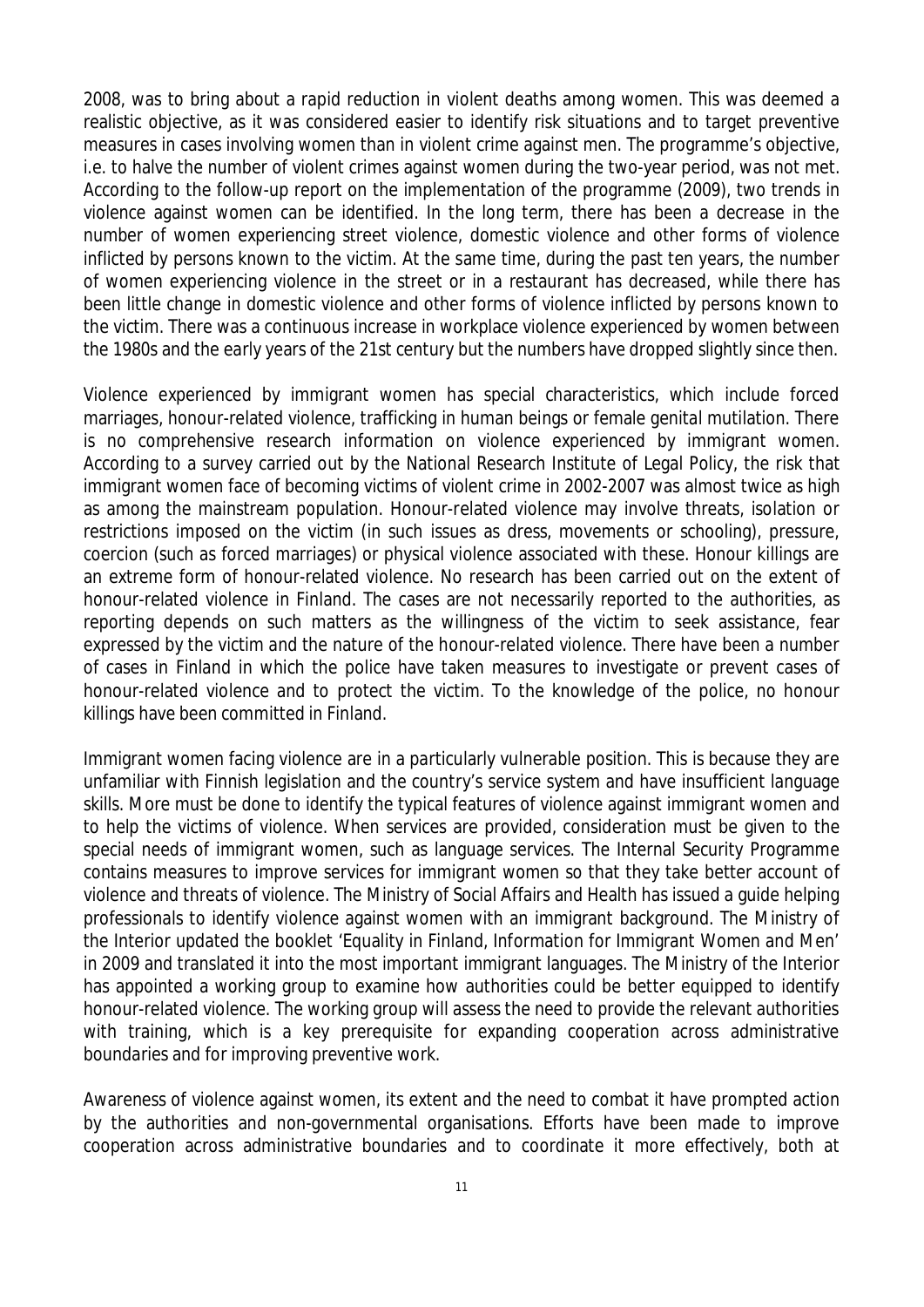national and local level. Combating violence against women has been set down as an objective of the Government Programme and in a number of Government-initiated action programmes focusing on the prevention and reduction of violence. However, effective prevention of domestic violence requires a permanent national organisational model that would provide a framework for developing and coordinating the efforts. The National Institute for Health and Welfare, an agency established in 2009 under the Ministry of Social Affairs and Health, will place greater emphasis on research into domestic violence and will also propose new measures to tackle the phenomenon.

An action programme for the prevention of domestic violence launched by the Ministry of Social Affairs and Health was concluded at the end of 2007. The main aim of the programme was to improve the services available to the victims and perpetrators of violence and children and adolescents exposed to violence; these services should form part of the system of basic services. There are plans to incorporate the identification of violence and the tackling and prevention of the phenomenon into the basic services provided by municipalities, thus ensuring that every citizen affected by domestic violence can obtain help. After the conclusion of the programme, more than half of Finnish municipalities have drawn up an action programme for preventing domestic violence, and most municipalities have appointed a liaison for domestic violence. Model procedures and other tools allowing the matter to be discussed with those affected have been prepared for professionals to facilitate their intervention in a situation of violence. At the conclusion of the action programme, the Ministry of Social Affairs and Health and the Association of Finnish Regional and Local Authorities issued joint recommendations for preventing domestic violence, aimed at the guidance and management of health services at local and regional level. The recommendations will be assessed on a nationwide basis during 2011.

The new cross-administrative Internal Security Programme for 2008-2011 lays down the objectives, main development areas and concrete measures for reducing violence. The programme focuses on the reduction of domestic violence (particularly violence targeting women) and violence against children. From the point of view of violence targeting women, the central measures of the programme include extending the network of shelters and the hotline of Victim Support Finland to cover the whole country and providing a free 24-hour hotline for crime victims.

A Ministerial Group supported by a group of public servants representing the most important ministries has been set up to coordinate the national efforts to prevent domestic violence. The aim of the working group is, through measures coordinated across administrative boundaries, to place the efforts against domestic violence on a more effective basis, to improve cooperation between administrative branches and to strengthen expert resources through networking. The task of the Ministerial Group is to provide the Ministerial Group for Internal Security with information and proposals on the situation concerning domestic violence and the measures required to tackle it.

Most of the shelters in Finland are operated by non-governmental organisations and the initiatives for setting up such facilities also came from NGOs. According to the recommendation of the European Union, there should be one shelter place for 10,000 residents. This means that Finland should have about 500 shelter places. At the moment, there are fewer than 100 shelter places in Finland and the few places are unevenly distributed. There is a shortage of shelter places, particularly in eastern and northern parts of the country and in northern Ostrobothnia. In the Helsinki region, immigrants now account for about 30 per cent of shelter clients each year (compared with 9 per cent in the early 1990s). The year 2015 has been set as the deadline for the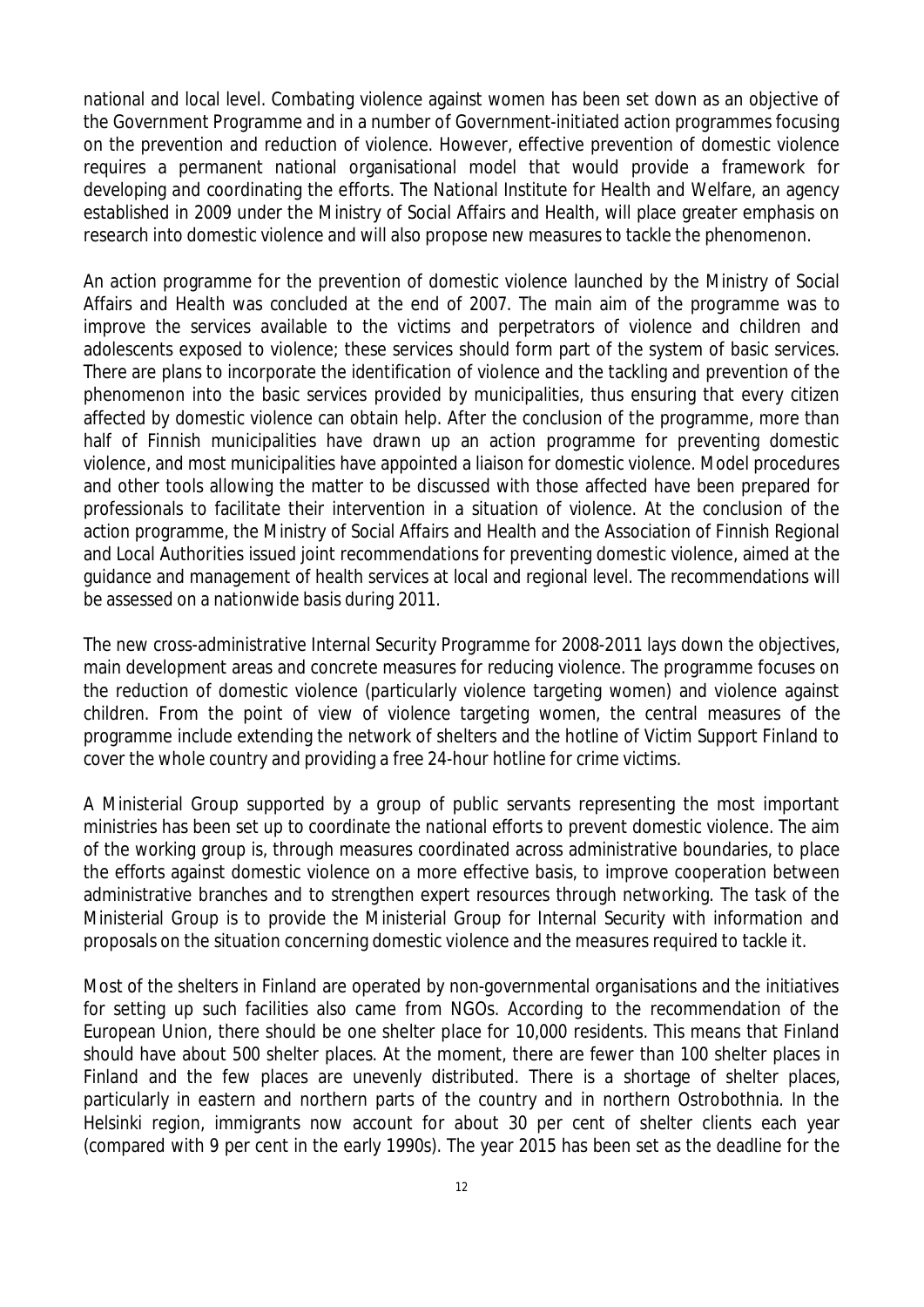target of expanding the nationwide network of shelters.

Under the Government's Gender Equality Programme for 2008-2011, a cross-administrative programme aimed at reducing the incidence of violence against women is to be prepared. The National Institute for Health and Welfare is expected to assume responsibility for coordinating the programme.

Finland conducted the Council of Europe campaign to combat violence against women in 2008. The purpose of the campaign was to increase awareness of violence against women as a violation of human rights and to influence attitudes. Development of measures to combat violence against women will also be continued within the framework of the EU's Daphne III programme (2007- 2013).

Women with disabilities are in a particularly vulnerable position. Physical disabilities make concrete protection measures more difficult. At the same, mental disabilities may make it more problematic to combat violent behaviour or to provide protection against it. Furthermore, persons with disabilities are more exposed to threats and exploitation. A woman with disabilities may, on account of her reliance on assistance, be dependent on a person who treats her in a violent manner. Women with disabilities should be encouraged to report crimes to police whenever it is known that they are exposed to violence or other forms of exploitation. Targeted information on how to issue restraining orders should be distributed through organisations of persons with disabilities. A peer support system should be provided to meet the needs of women with disabilities who are targeted by crime. These activities should be developed by organisations of persons with disabilities and the authorities. Women must be provided with an opportunity to communicate with the authorities and other appropriate parties without the presence of the assisting family members.

Elderly women are a special group with their own vulnerabilities. Not much research is available about their situation. The National Institute for Health and Welfare acts as the coordinator of the Daphne III project of the EU, in which the scope of violence against elderly women is examined.

Finland's penal code is characterised by the fact that its penal provisions are of a general nature, which means that the gender of the victim is irrelevant when the punishability of an act is prescribed. The provisions on homicide and bodily harm are contained in Chapter 21 of the Penal Code, which among other things contains penal provisions on assault (section 5) and aggravated assault (section 6). Under the provisions on sentencing laid down in Chapter 6 of the Penal Code, the punishment can be increased if, for example, the assault targets a person who is in a weaker position than the perpetrator or otherwise not in a position to properly defend himself/herself (violence against women or children and/or repeated assaults).

A Ministry of Justice working group has examined ways in which the provisions of the Penal Code could be revised so that the repeated nature of assaults occurring in domestic partnerships (repeated offence) would be given more attention when the sentence is decided. The working group had also been given the task of examining how to make petty assaults occurring in domestic partnerships and in connection with work subject to public prosecution. The Government plans to submit a legislative proposal on the reform to the Parliament in spring 2010. The Restraining Orders Act (898/1998) was amended as of 1 January 2005 by incorporating a provision allowing familyinternal restraining orders into the Act.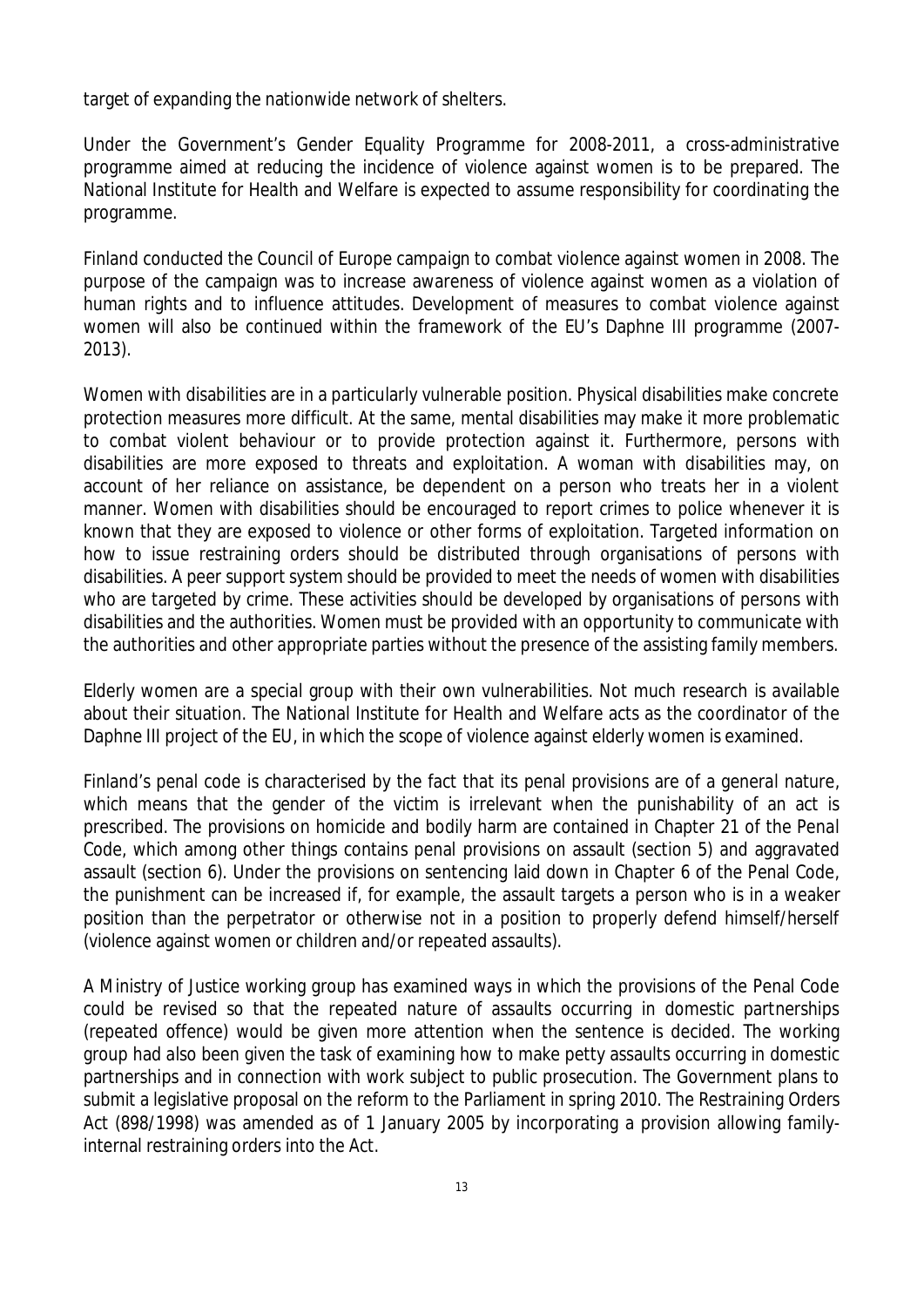There has been criticism of the usefulness of the Act on Conciliation in Criminal and Certain Civil Cases (1015/2005) in cases involving domestic violence after the Act entered into force on 1 January 2006. A number of actors dealing with issues of domestic violence have expressed concern that conciliation is attempted in cases of domestic violence that are not suitable for resolution through conciliation. Since the 1990s, there have been efforts to update the legislation in order to ensure that victims of domestic violence receive justice. For example, in 1995 an assault in a private area was made subject to public prosecution, the provision under which a victim of domestic violence could request that the prosecutor drop the charges was abolished in 2004 and an act on restraining orders was introduced in 1998 (amended in 2005). The provision under which a victim could request that the prosecutor drop charges was repealed so that the victim would not have the responsibility for bringing the perpetrator to justice. The use of the conciliation procedure in cases involving domestic violence may lead in an opposite direction to that intended. For example, applying the conciliation procedure may annul the victim's attempts to receive justice in cases where the victim has realised that he/she lacks the resources to end the violence and, as a means of last resort, reports the crime to the police. A second concern is that the conciliation procedure has replaced the system of assistance when services are only inadequately available or those involved are unfamiliar with them. According to figures for 2007, eight per cent of the cases in which conciliation was attempted (800 cases) involved domestic violence. There are regional differences in the propensity to resort to conciliation. The conciliation procedure may influence the prosecutors in their decisions to bring charges and the sentencing by the courts.

As part of an overall review of Finland's legislation on aliens, a section was added to the new Aliens Act in 2004 that allows authorities to grant an alien a new residence permit even though a family tie has ceased to exist. The residence permit may be granted on the grounds that the person in question has other close ties to Finland (such as work or studies). Thus, the fear of losing one's residence permit or expulsion should no longer prevent intervention in cases involving violence. Under the previous Aliens Act, the severance of family ties was considered to mean that there were no longer any grounds for the alien in question to reside in Finland. In most cases, this led to the person in question being expelled from the country. The staff of the Finnish Immigration Service has been instructed to give consideration to the circumstances leading to the severance of family ties (such as domestic violence). Extensions to residence permits are normally granted by the local police department, which means that in most cases involving domestic violence, the granting of a permit will be the responsibility of the police. However, certain cases will be transferred to the Finnish Immigration Service for consideration (Monitoring report on the implementation of the national programme for reducing violence 2009). The police should give this matter particular consideration.

## **Integration of gender perspective into the follow-up process to the UPR**

In July 2008, the Government adopted an Action Plan for Gender Equality aimed at promoting and coordinating measures intended to increase gender equality. The programme focuses on gender mainstreaming, narrowing gaps between the genders, promoting women's career prospects, increasing equality awareness in schools and alleviating segregation, taking measures to better reconcile work and family life, reducing violence against women, providing equality work with better resourcing and preparing a Government report on gender equality. The Government will submit the gender equality report to the Parliament in 2010. This Action Plan as well as other policy instruments, relevant legislation and international commitments have been taken into account in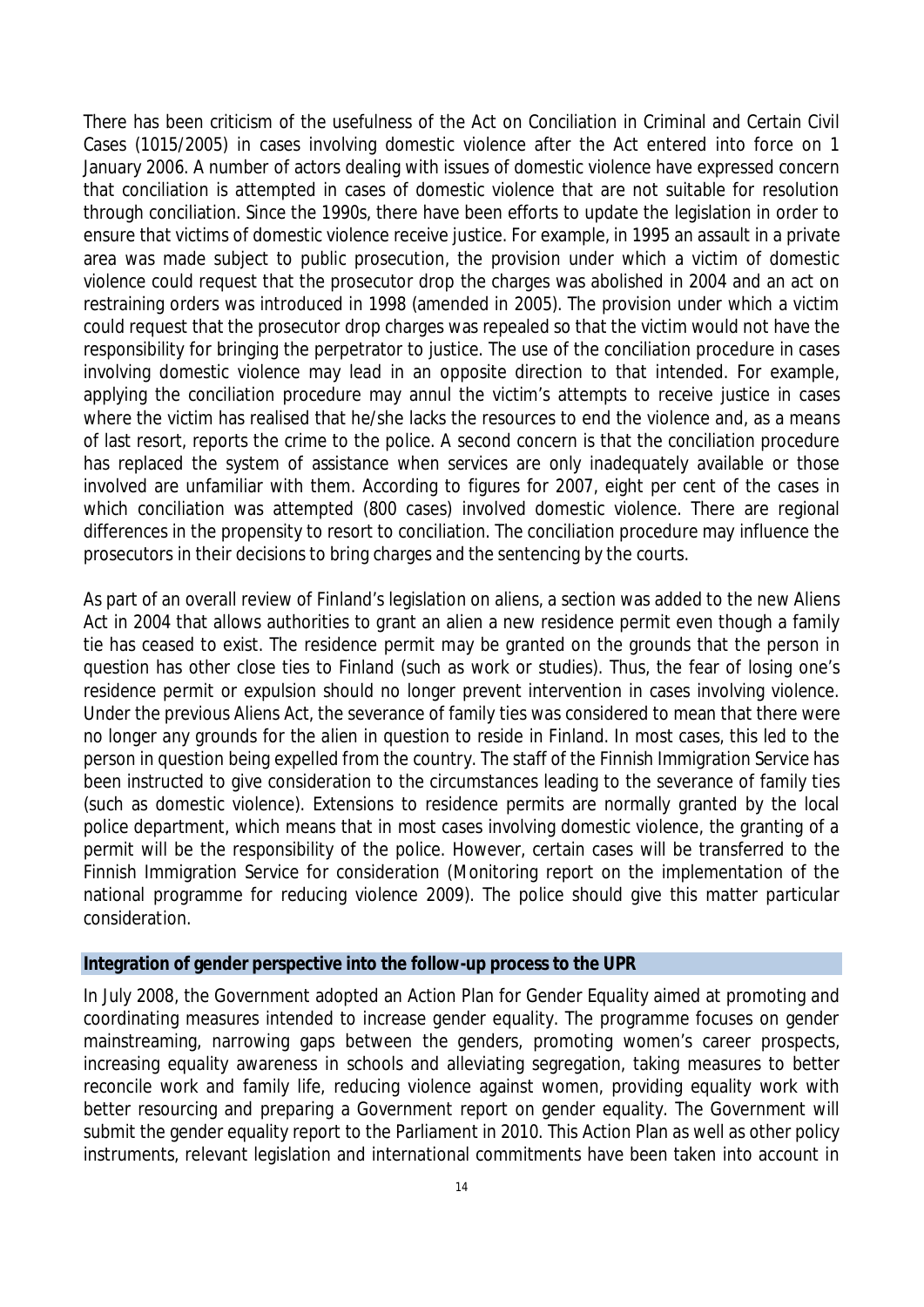the follow-up to the UPR process.

**Discrimination on the grounds of sexual orientation and disability; use of the Yogyakarta Principles on the Application of International Human Rights Law in relation to sexual orientation and gender identity as a guide to assist in policy development**

The rights of gender and sexual minorities are one of the priorities of Finland's international human rights policy. Discrimination against **gender and sexual minorities** is common throughout the world; homosexuality remains a criminal offence in more than 80 countries. According to the Government White Paper adopted in 2009, the concept of discrimination must, by definition, also cover discrimination based on sexual orientation. Homosexuality must be decriminalized. Finland will support the work of the EU Agency for Fundamental Rights and its cooperation with such bodies as the Council of Europe Commissioner for Human Rights in the safeguarding of the rights of gender and sexual minorities. Efforts will also be made to prevent hate crimes and to combat discrimination based on multiple grounds within the framework of the Human Dimension of the Organization for Security and Co-operation in Europe (OSCE). Consideration will be given to violations of the human rights of gender and sexual minorities in connection with the Universal Periodic Reviews carried out by the UN Human Rights Council (HRC). Finland seeks to ensure that the Yogyakarta Principles approved at expert level in 2006 will be adopted by the UN as the international recommendations for guiding action to safeguard the human rights of gender and sexual minorities.

In Finland, members of gender and sexual minorities face discrimination in the same areas as other groups affected by discrimination: in education/educational institutions, in working life, in services and in leisure activities. Judging from the attitudes prevailing in schools, young people belonging to sexual minorities are at greater risk of being bullied than others. In the past few years, a number of cases have highlighted discrimination based on sexual orientation in working life. According to nongovernmental organisations, there have been cases in which an employee has been dismissed after his/her sexual orientation has become known. Sexual orientation may also be a factor in recruiting situations, in attitudes towards granting parental leave to people in registered partnerships, in payrelated matters, in career promotion, in access to education and information and in the attitudes of co-workers and supervisors. Jokes about homosexuals are fairly common at many workplaces and can cause discomfort or may even be interpreted as harassment by those workers who belong to sexual minorities. Members of gender and sexual minorities often conceal their sexual orientation or gender identity at the workplace and keep quiet about their rights if the expression of negative attitudes is tolerated.

Inequality and lack of expertise are also a problem in services. This applies to such services as social welfare and health care and couple therapy. In some service situations that do not directly concern the sexual orientation of the customer/patient, sexual orientation is emphasised in a wrong manner (for example, the client is supposed to be 'cured') and sometimes it is ignored altogether. According to non-governmental organisations, service providers may also talk about the customers' sexual orientation in a negative manner, brand them as guilty, or may even refuse to provide them with any services.

In leisure activities, such bodies as sports associations have been given training and provided material on the equal treatment and participatory opportunities of non-heterosexuals. Among top athletes and those engaged in sports, there are people belonging to gender and sexual minorities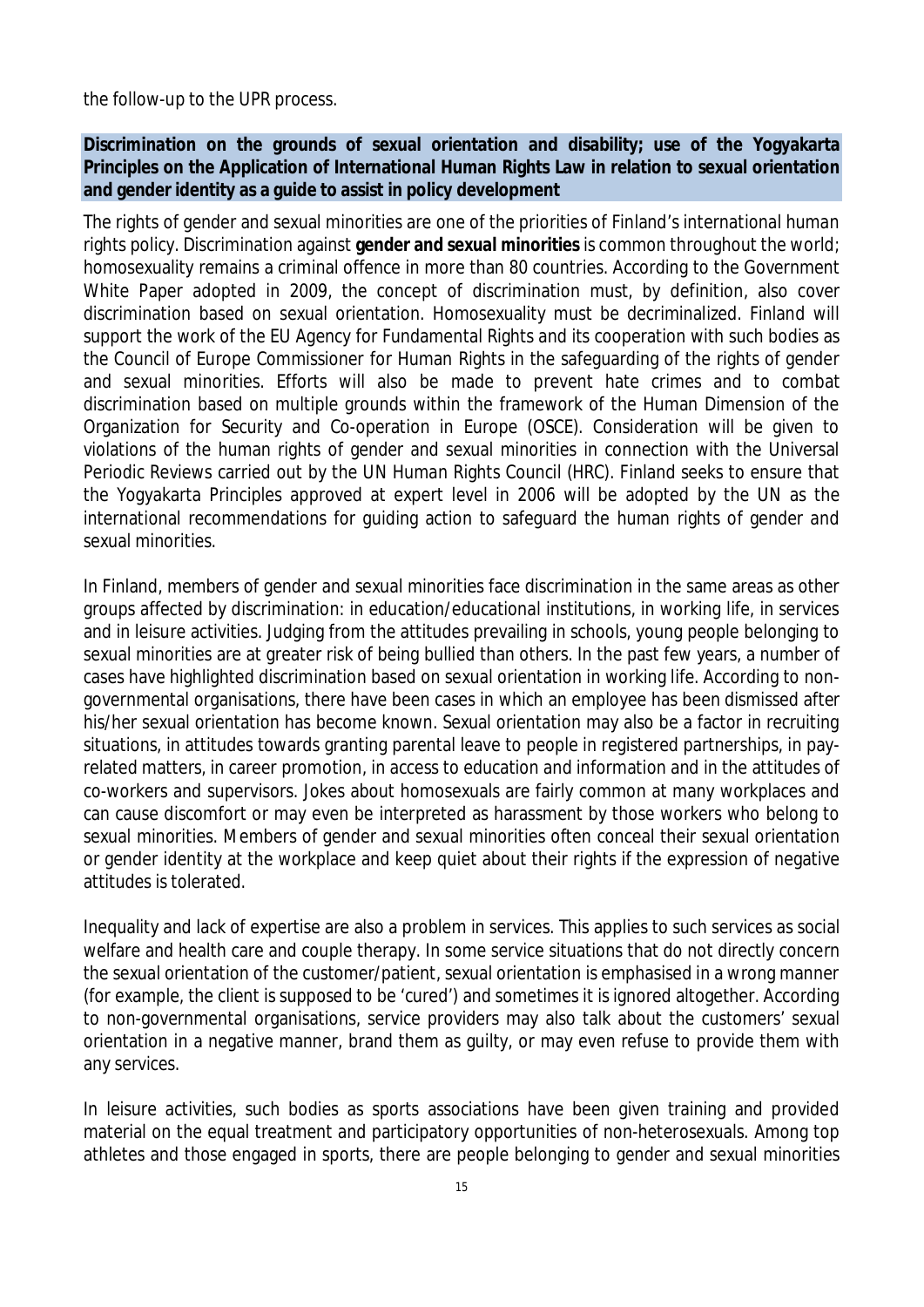but many of them conceal their sexual orientation to avoid putting themselves, their teams/associations and/or sponsors at risk.

In addition to facing discrimination in different walks of life, members of gender and sexual minorities are also targeted for hate crime. Until now, only hate crimes/suspected hate crimes with racist content have been systematically monitored in Finland. However, a project to develop hatecrime monitoring as part of the national campaign against discrimination was launched in 2008. The aim is to create a statistical and research tool that allows the registration of crimes motivated by prejudice against the ethnic background of the victim and those cases in which prejudices are connected with the victim's religious background, illness, disability, sexual orientation or gender expression. The project will produce as an outcome the first Finnish statistical publication on hate crimes. The aim is to gather corresponding information annually in the future.

Members of gender and sexual minorities may face discrimination on multiple grounds if they also belong to ethnic minorities, certain religious and immigrant groups or are of advanced age. In addition to external discrimination, the members of the above groups also often face 'insider discrimination'. A broad range of measures, including legislative reforms, increased awareness of the right to non-discrimination, research, the empowerment of those belonging to sexual minorities and closer cooperation between the authorities and the above-mentioned organisations are needed in order to promote the fair treatment of sexual minorities and to combat discrimination against them.

Same-sex couples who have registered their partnership do not have the same opportunities to adopt children as do married couples. They may not adopt a child as a couple. On 15 May 2009, the Parliament approved an act amending section 9 of the Act on Registered Partnerships. Under the amendment, a partner in a registered partnership may adopt a child of the other partner. After an adoption within the family, the child is considered to be a joint child of the registered couple. The prerequisites for an adoption within the family, the procedure to be followed in the adoption and the legal impacts of the adoption will be in accordance with the existing provisions of the Adoption Act of 1985. The amendment will improve the legal status of children living in the families of registered couples and places registered couples in a more equal position vis-à-vis married couples.

Provisions on the right to parental allowance of those living in a partnership that is in accordance with the Act on Registered Partnerships (950/2001) are contained in Chapter 9, section 16 of the Sickness Insurance Act. In these cases, too, the right of the child's parent to parental allowance is in accordance with Chapter 9, section 8 of the Sickness Insurance Act. There are restrictions to the rights of the spouse of the child's parent to parental allowance. He/she is only entitled to parental allowance if his/her spouse has given birth to a child or adopted a child under seven years of age after the registration of the partnership and the spouses live in the same household. Following the amendments to section 9 of the Act on Registered Partnerships, the Ministry of Social Affairs and Health will examine whether any amendments are required to the provisions governing parental allowance.

Members of gender minorities (such as transsexuals, intersexuals and transvestites) face a variety of problems in such areas as working life and services. In addition to outright discrimination, there are a number of inadequacies concerning their status. In situations involving discrimination on multiple grounds, an individual may experience discrimination both on grounds of belonging to a